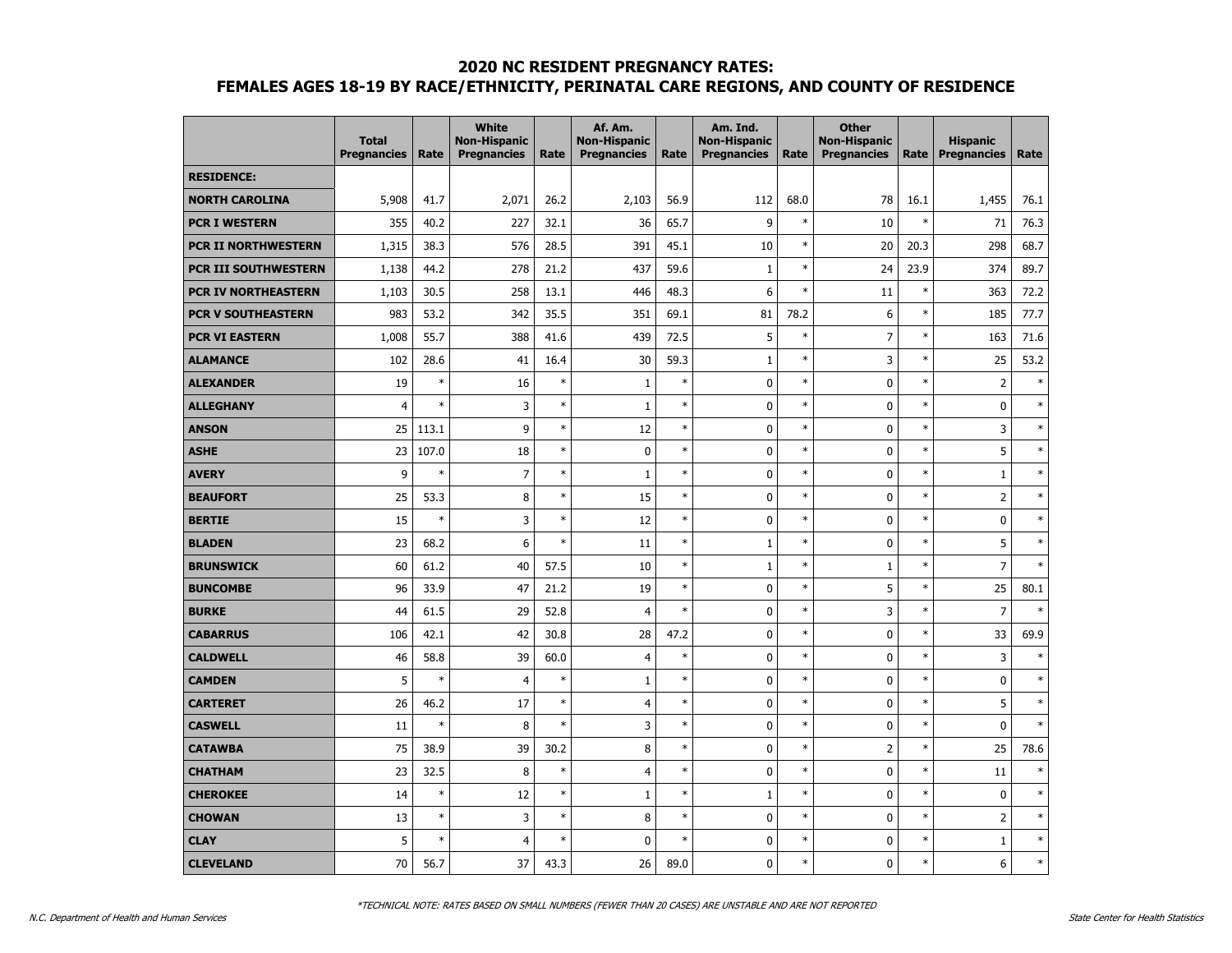#### **2020 NC RESIDENT PREGNANCY RATES:**

# **FEMALES AGES 18-19 BY RACE/ETHNICITY, PERINATAL CARE REGIONS, AND COUNTY OF RESIDENCE**

|                   | <b>Total</b><br><b>Pregnancies</b> | Rate   | <b>White</b><br><b>Non-Hispanic</b><br><b>Pregnancies</b> | Rate   | Af. Am.<br><b>Non-Hispanic</b><br><b>Pregnancies</b> | Rate   | Am. Ind.<br><b>Non-Hispanic</b><br><b>Pregnancies</b> | Rate   | <b>Other</b><br><b>Non-Hispanic</b><br><b>Pregnancies</b> | Rate   | <b>Hispanic</b><br><b>Pregnancies</b> | Rate   |
|-------------------|------------------------------------|--------|-----------------------------------------------------------|--------|------------------------------------------------------|--------|-------------------------------------------------------|--------|-----------------------------------------------------------|--------|---------------------------------------|--------|
| <b>COLUMBUS</b>   | 47                                 | 83.3   | 25                                                        | 79.9   | 14                                                   | $\ast$ | $\mathbf 1$                                           | $\ast$ | $\mathbf 0$                                               | $\ast$ | 6                                     | $\ast$ |
| <b>CRAVEN</b>     | 70                                 | 67.6   | 36                                                        | 65.3   | 23                                                   | 83.0   | $\pmb{0}$                                             | $\ast$ | $\overline{2}$                                            | $\ast$ | 8                                     | $\ast$ |
| <b>CUMBERLAND</b> | 288                                | 67.0   | 83                                                        | 56.6   | 132                                                  | 64.3   | 8                                                     | $\ast$ | 3                                                         | $\ast$ | 52                                    | 87.2   |
| <b>CURRITUCK</b>  | 10                                 | $\ast$ | 6                                                         | $\ast$ | 3                                                    | $\ast$ | 0                                                     | $\ast$ | 0                                                         | $\ast$ | $\mathbf 1$                           | $\ast$ |
| <b>DARE</b>       | 12                                 | $\ast$ | $\overline{7}$                                            | $\ast$ | 0                                                    | $\ast$ | 0                                                     | $\ast$ | 0                                                         | $\ast$ | 5                                     | $\ast$ |
| <b>DAVIDSON</b>   | 91                                 | 54.4   | 54                                                        | 45.0   | 19                                                   | $\ast$ | $\overline{2}$                                        | $\ast$ | 3                                                         | $\ast$ | 13                                    | $\ast$ |
| <b>DAVIE</b>      | 17                                 | $\ast$ | 13                                                        | $\ast$ | $\mathbf{1}$                                         | $\ast$ | 0                                                     | $\ast$ | 0                                                         | $\ast$ | $\overline{2}$                        | $\ast$ |
| <b>DUPLIN</b>     | 63                                 | 97.5   | 27                                                        | 121.6  | 17                                                   | $\ast$ | 0                                                     | $\ast$ | $\mathbf 0$                                               | $\ast$ | 18                                    | $\ast$ |
| <b>DURHAM</b>     | 189                                | 33.0   | 11                                                        | $\ast$ | 104                                                  | 38.4   | 0                                                     | $\ast$ | $1\,$                                                     | $\ast$ | 71                                    | 79.1   |
| <b>EDGECOMBE</b>  | 55                                 | 93.9   | 11                                                        | $\ast$ | 35                                                   | 98.6   | $\pmb{0}$                                             | $\ast$ | 0                                                         | $\ast$ | 8                                     | $\ast$ |
| <b>FORSYTH</b>    | 240                                | 38.2   | 35                                                        | 12.4   | 119                                                  | 55.4   | $\overline{2}$                                        | $\ast$ | 3                                                         | $\ast$ | 77                                    | 72.5   |
| <b>FRANKLIN</b>   | 50                                 | 63.1   | 17                                                        | $\ast$ | 15                                                   | $\ast$ | 0                                                     | $\ast$ | $\mathbf 0$                                               | $\ast$ | 16                                    | $\ast$ |
| <b>GASTON</b>     | 117                                | 49.9   | 53                                                        | 36.1   | 39                                                   | 77.8   | $\pmb{0}$                                             | $\ast$ | $\overline{2}$                                            | $\ast$ | 20                                    | 62.5   |
| <b>GATES</b>      | $\overline{4}$                     | $\ast$ | 3                                                         | $\ast$ | $\mathbf{1}$                                         | $\ast$ | $\mathbf 0$                                           | $\ast$ | 0                                                         | $\ast$ | $\mathbf{0}$                          | $\ast$ |
| <b>GRAHAM</b>     | 10                                 | $\ast$ | 10                                                        | $\ast$ | 0                                                    | $\ast$ | $\pmb{0}$                                             | $\ast$ | 0                                                         | $\ast$ | $\mathbf 0$                           | $\ast$ |
| <b>GRANVILLE</b>  | 28                                 | 49.5   | 10                                                        | $\ast$ | 9                                                    | $\ast$ | $\pmb{0}$                                             | $\ast$ | $\mathbf 0$                                               | $\ast$ | 8                                     | $\ast$ |
| <b>GREENE</b>     | 8                                  | $\ast$ | 1                                                         | $\ast$ | $\overline{4}$                                       | $\ast$ | $\pmb{0}$                                             | $\ast$ | $\pmb{0}$                                                 | $\ast$ | 3                                     | $\ast$ |
| <b>GUILFORD</b>   | 294                                | 26.8   | 51                                                        | 11.0   | 163                                                  | 33.3   | $\overline{2}$                                        | $\ast$ | $\overline{7}$                                            | $\ast$ | 59                                    | 57.8   |
| <b>HALIFAX</b>    | 50                                 | 87.1   | 9                                                         | $\ast$ | 40                                                   | 127.8  | $\pmb{0}$                                             | $\ast$ | 0                                                         | $\ast$ | $\mathbf{1}$                          | $\ast$ |
| <b>HARNETT</b>    | 90                                 | 49.7   | 33                                                        | 33.3   | 29                                                   | 63.6   | 3                                                     | $\ast$ | 1                                                         | $\ast$ | 23                                    | 72.3   |
| <b>HAYWOOD</b>    | 22                                 | 44.1   | 17                                                        | $\ast$ | $\mathbf 1$                                          | $\ast$ | $\pmb{0}$                                             | $\ast$ | 0                                                         | $\ast$ | 3                                     | $\ast$ |
| <b>HENDERSON</b>  | 60                                 | 60.8   | 31                                                        | 43.7   | 8                                                    | $\ast$ | $\pmb{0}$                                             | $\ast$ | $\overline{4}$                                            | $\ast$ | 17                                    | $\ast$ |
| <b>HERTFORD</b>   | 14                                 | $\ast$ | 3                                                         | $\ast$ | 10                                                   | $\ast$ | $\pmb{0}$                                             | $\ast$ | 0                                                         | $\ast$ | $\mathbf 1$                           | $\ast$ |
| <b>HOKE</b>       | 35                                 | 64.6   | 10                                                        | $\ast$ | 15                                                   | $\ast$ | 6                                                     | $\ast$ | $\mathbf 0$                                               | $\ast$ | 4                                     | $\ast$ |
| <b>HYDE</b>       | $\overline{2}$                     | $\ast$ | $\overline{2}$                                            | $\ast$ | 0                                                    | $\ast$ | $\pmb{0}$                                             | $\ast$ | 0                                                         | $\ast$ | $\bf{0}$                              | $\ast$ |
| <b>IREDELL</b>    | 80                                 | 40.8   | 42                                                        | 30.6   | 20                                                   | 72.7   | $\pmb{0}$                                             | $\ast$ | 1                                                         | $\ast$ | 16                                    | $\ast$ |
| <b>JACKSON</b>    | 22                                 | 14.2   | 13                                                        | $\ast$ | $\mathbf{1}$                                         | $\ast$ | $\mathsf 2$                                           | $\ast$ | 1                                                         | $\ast$ | 5                                     | $\ast$ |
| <b>JOHNSTON</b>   | 106                                | 45.3   | 44                                                        | 32.3   | 32                                                   | 75.3   | $\mathbf 1$                                           | $\ast$ | $\mathbf 0$                                               | $\ast$ | 29                                    | 57.1   |
| <b>JONES</b>      | $\overline{4}$                     | $\ast$ | $1\,$                                                     | $\ast$ | $\overline{2}$                                       | $\ast$ | $\pmb{0}$                                             | $\ast$ | 0                                                         | $\ast$ | $\mathbf 0$                           | $\ast$ |
| <b>LEE</b>        | 43                                 | 68.7   | 17                                                        | $\ast$ | 11                                                   | $\ast$ | 0                                                     | $\ast$ | $\mathbf{1}$                                              | $\ast$ | 14                                    | $\ast$ |
| <b>LENOIR</b>     | 47                                 | 83.8   | 15                                                        | $\ast$ | 21                                                   | 77.5   | $\mathbf{1}$                                          | $\ast$ | $\mathbf{1}$                                              | $\ast$ | 9                                     | $\ast$ |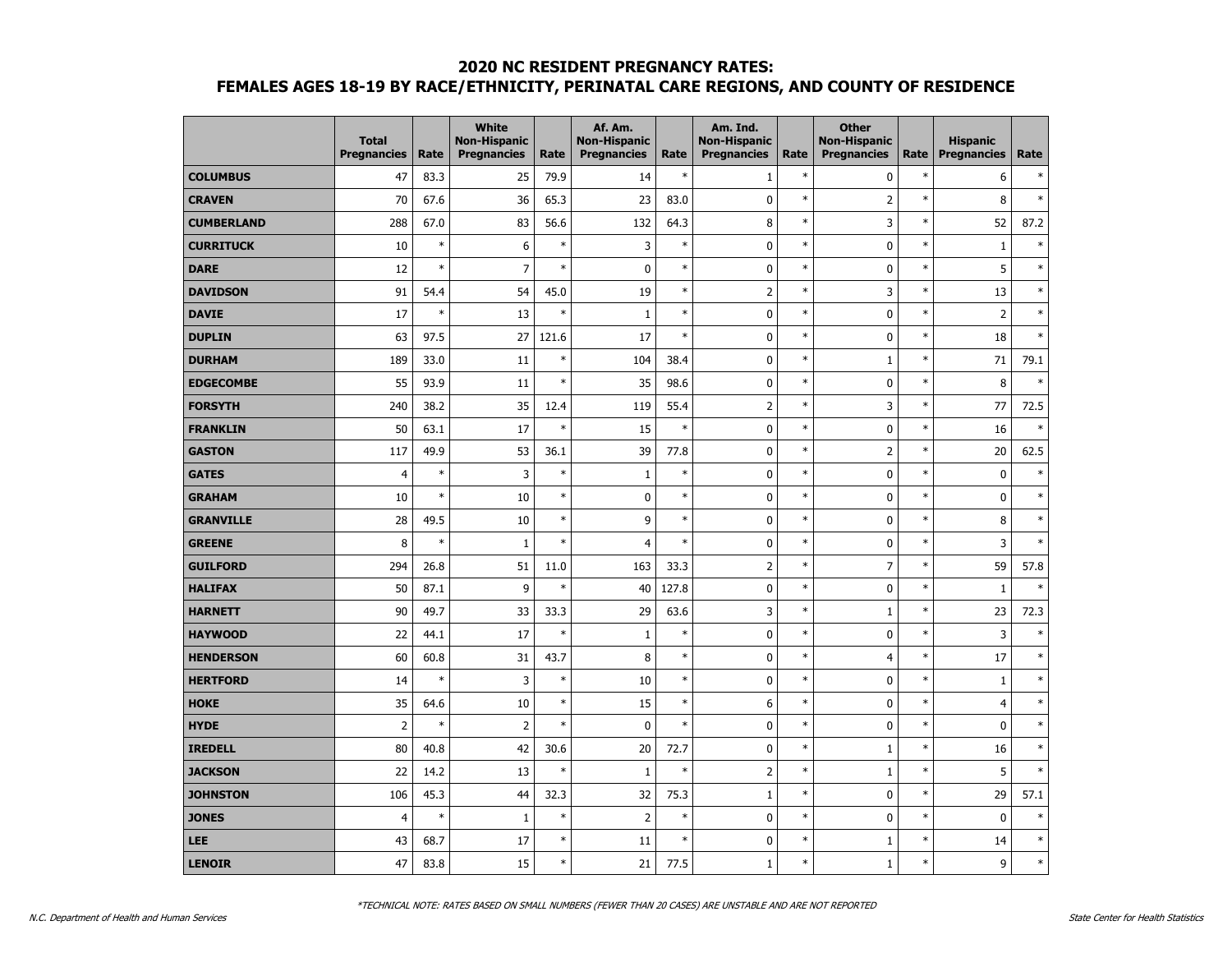#### **2020 NC RESIDENT PREGNANCY RATES:**

# **FEMALES AGES 18-19 BY RACE/ETHNICITY, PERINATAL CARE REGIONS, AND COUNTY OF RESIDENCE**

|                    | <b>Total</b><br><b>Pregnancies</b> | Rate   | <b>White</b><br><b>Non-Hispanic</b><br><b>Pregnancies</b> | Rate   | Af. Am.<br><b>Non-Hispanic</b><br><b>Pregnancies</b> | Rate   | Am. Ind.<br><b>Non-Hispanic</b><br><b>Pregnancies</b> | Rate   | <b>Other</b><br><b>Non-Hispanic</b><br><b>Pregnancies</b> | Rate   | <b>Hispanic</b><br><b>Pregnancies</b> | Rate   |
|--------------------|------------------------------------|--------|-----------------------------------------------------------|--------|------------------------------------------------------|--------|-------------------------------------------------------|--------|-----------------------------------------------------------|--------|---------------------------------------|--------|
| <b>LINCOLN</b>     | 46                                 | 56.2   | 33                                                        | 52.5   | 5                                                    | $\ast$ | 0                                                     | $\ast$ | $\mathbf 0$                                               | $\ast$ | 6                                     | $\ast$ |
| <b>MCDOWELL</b>    | 21                                 | 51.6   | 19                                                        | $\ast$ | 0                                                    | $\ast$ | $\mathbf 0$                                           | $\ast$ | 0                                                         | $\ast$ | $\overline{2}$                        | $\ast$ |
| <b>MACON</b>       | 15                                 | $\ast$ | 12                                                        | $\ast$ | $\mathbf 1$                                          | $\ast$ | 0                                                     | $\ast$ | 0                                                         | $\ast$ | $\overline{2}$                        | $\ast$ |
| <b>MADISON</b>     | 6                                  | $\ast$ | $\overline{4}$                                            | $\ast$ | $\mathbf 1$                                          | $\ast$ | 0                                                     | $\ast$ | 0                                                         | $\ast$ | $\mathbf 1$                           | $\ast$ |
| <b>MARTIN</b>      | 10                                 | $\ast$ | $\overline{2}$                                            | $\ast$ | $\overline{7}$                                       | $\ast$ | 0                                                     | $\ast$ | 0                                                         | $\ast$ | $\mathbf 1$                           | $\ast$ |
| <b>MECKLENBURG</b> | 653                                | 46.2   | 52                                                        | 9.2    | 307                                                  | 58.8   | $\mathbf{1}$                                          | $\ast$ | 19                                                        | $\ast$ | 263                                   | 102.6  |
| <b>MITCHELL</b>    | 6                                  | $\ast$ | 6                                                         | $\ast$ | 0                                                    | $\ast$ | 0                                                     | $\ast$ | 0                                                         | $\ast$ | 0                                     | $\ast$ |
| <b>MONTGOMERY</b>  | 17                                 | $\ast$ | 6                                                         | $\ast$ | 9                                                    | $\ast$ | 0                                                     | $\ast$ | 0                                                         | $\ast$ | $\overline{2}$                        | $\ast$ |
| <b>MOORE</b>       | 50                                 | 56.2   | 25                                                        | 42.4   | 14                                                   | $\ast$ | 0                                                     | $\ast$ | 0                                                         | $\ast$ | 10                                    | $\ast$ |
| <b>NASH</b>        | 65                                 | 56.9   | 15                                                        | $\ast$ | 37                                                   | 72.7   | $\mathsf{2}$                                          | $\ast$ | $\mathbf{1}$                                              | $\ast$ | 9                                     | $\ast$ |
| <b>NEW HANOVER</b> | 81                                 | 18.4   | 28                                                        | 8.0    | 31                                                   | 63.0   | $1\,$                                                 | $\ast$ | 0                                                         | $\ast$ | 19                                    | $\ast$ |
| <b>NORTHAMPTON</b> | 11                                 | $\ast$ | $1\,$                                                     | $\ast$ | 9                                                    | $\ast$ | $\pmb{0}$                                             | $\ast$ | 0                                                         | $\ast$ | $\mathbf 1$                           | $\ast$ |
| <b>ONSLOW</b>      | 189                                | 90.8   | 120                                                       | 100.6  | 27                                                   | 65.9   | $\overline{2}$                                        | $\ast$ | $\overline{2}$                                            | $\ast$ | 38                                    | 93.4   |
| <b>ORANGE</b>      | 26                                 | 5.1    | $\overline{7}$                                            | $\ast$ | 5                                                    | $\ast$ | 0                                                     | $\ast$ | 0                                                         | $\ast$ | 13                                    | $\ast$ |
| <b>PAMLICO</b>     | 5                                  | $\ast$ | $\overline{4}$                                            | $\ast$ | $\mathbf{1}$                                         | $\ast$ | 0                                                     | $\ast$ | 0                                                         | $\ast$ | $\mathbf 0$                           | $\ast$ |
| <b>PASQUOTANK</b>  | 27                                 | 44.0   | 18                                                        | $\ast$ | 8                                                    | $\ast$ | 0                                                     | $\ast$ | 0                                                         | $\ast$ | $\mathbf{1}$                          | $\ast$ |
| <b>PENDER</b>      | 20                                 | 32.5   | 13                                                        | $\ast$ | 3                                                    | $\ast$ | 0                                                     | $\ast$ | 0                                                         | $\ast$ | 3                                     | $\ast$ |
| <b>PERQUIMANS</b>  | 6                                  | $\ast$ | 3                                                         | $\ast$ | 3                                                    | $\ast$ | 0                                                     | $\ast$ | 0                                                         | $\ast$ | $\mathbf 0$                           | $\ast$ |
| <b>PERSON</b>      | 21                                 | 56.6   | 8                                                         | $\ast$ | 11                                                   | $\ast$ | $\pmb{0}$                                             | $\ast$ | 0                                                         | $\ast$ | $\bf{0}$                              | $\ast$ |
| <b>PITT</b>        | 112                                | 23.9   | 30                                                        | 10.1   | 69                                                   | 52.4   | $\pmb{0}$                                             | $\ast$ | $1\,$                                                     | $\ast$ | 12                                    | $\ast$ |
| <b>POLK</b>        | 6                                  | $\ast$ | 3                                                         | $\ast$ | 0                                                    | $\ast$ | $\pmb{0}$                                             | $\ast$ | 0                                                         | $\ast$ | 3                                     | $\ast$ |
| <b>RANDOLPH</b>    | 82                                 | 55.0   | 45                                                        | 44.2   | 10                                                   | $\ast$ | $\overline{2}$                                        | $\ast$ | 0                                                         | $\ast$ | 25                                    | 76.9   |
| <b>RICHMOND</b>    | 51                                 | 109.0  | 18                                                        | $\ast$ | 27                                                   | 164.6  | $\mathbf{1}$                                          | $\ast$ | 0                                                         | $\ast$ | 5                                     | $\ast$ |
| <b>ROBESON</b>     | 139                                | 64.8   | 26                                                        | 49.0   | 34                                                   | 55.0   | 54                                                    | 75.3   | $\mathbf 0$                                               | $\ast$ | 24                                    | 93.0   |
| <b>ROCKINGHAM</b>  | 59                                 | 67.8   | 34                                                        | 59.0   | 17                                                   | $\ast$ | $\mathbf 1$                                           | $\ast$ | 0                                                         | $\ast$ | $\overline{7}$                        | $\ast$ |
| <b>ROWAN</b>       | 87                                 | 53.6   | 40                                                        | 39.6   | 20                                                   | 63.7   | $\mathbf 1$                                           | $\ast$ | $\mathbf{1}$                                              | $\ast$ | 25                                    | 94.0   |
| <b>RUTHERFORD</b>  | 45                                 | 69.6   | 32                                                        | 64.0   | $\overline{4}$                                       | $\ast$ | $\mathsf 2$                                           | $\ast$ | 0                                                         | $\ast$ | $\overline{7}$                        |        |
| <b>SAMPSON</b>     | 61                                 | 85.3   | 24                                                        | 81.4   | 11                                                   | $\ast$ | $\overline{\mathbf{c}}$                               | $\ast$ | $\mathbf 0$                                               | $\ast$ | 24                                    | 103.9  |
| <b>SCOTLAND</b>    | 21                                 | 53.7   | 5                                                         | $\ast$ | 11                                                   | $\ast$ | 3                                                     | $\ast$ | 1                                                         | $\ast$ | $\mathbf 1$                           | $\ast$ |
| <b>STANLY</b>      | 30                                 | 43.2   | 15                                                        | $\ast$ | 4                                                    | $\ast$ | 0                                                     | $\ast$ | 0                                                         | $\ast$ | 10                                    | $\ast$ |
| <b>STOKES</b>      | 12                                 | $\ast$ | 11                                                        | $\ast$ | $\mathbf{0}$                                         | $\ast$ | $\mathbf{0}$                                          | $\ast$ | $\mathbf{0}$                                              | $\ast$ | $\mathbf{1}$                          | $\ast$ |